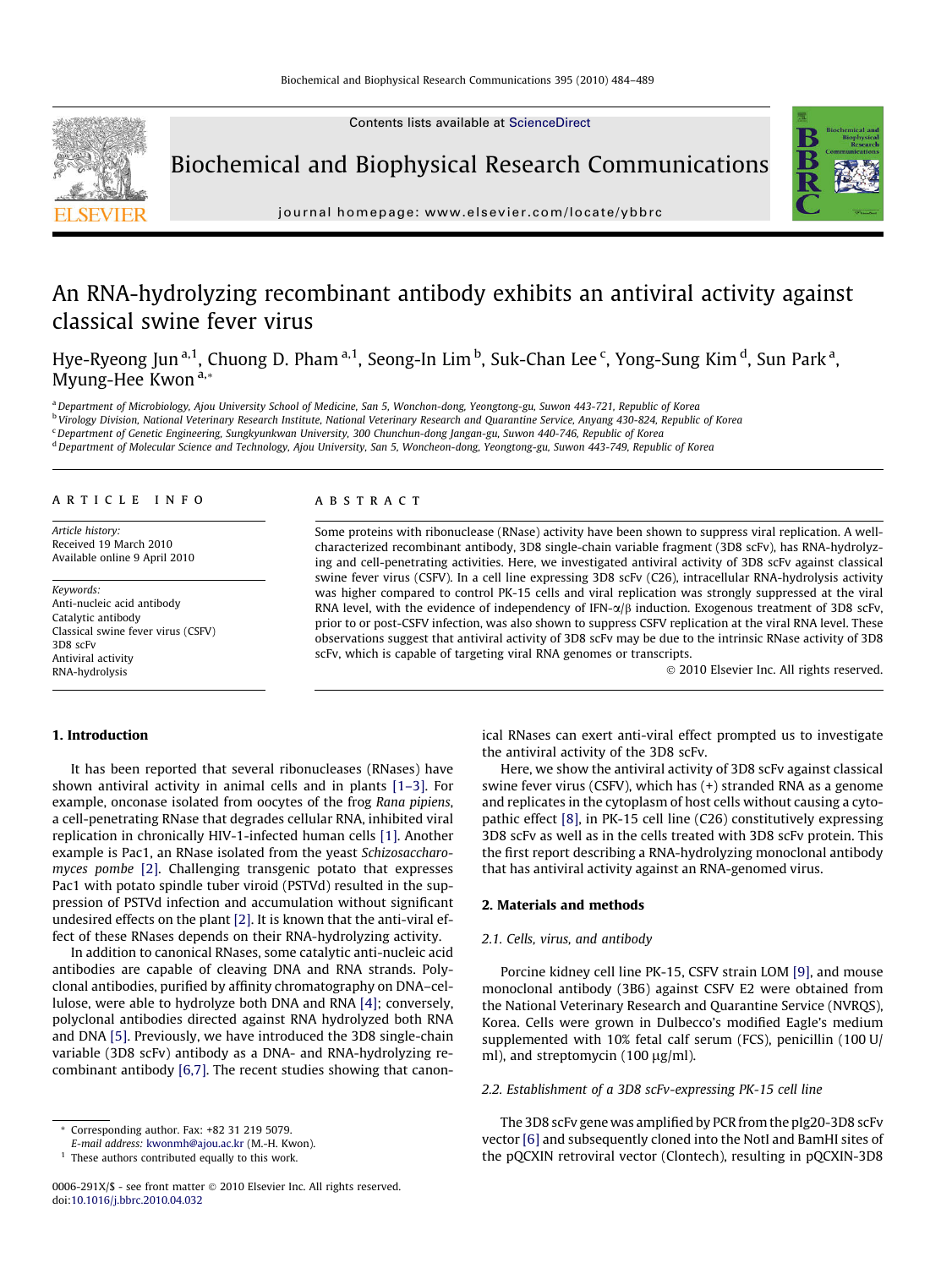scFv fused to myc tag. The primers used for cloning were as follows: 5'-GTT CTA GAG CGG CCG CAT GGA GGT CCA GCT GCA GC-3' and 5'-TGG ATC CTT ATT AAA GAT CTT CTT CGC TAA TAA GTT TTT GTT CTT <u>TTA TTT CCA GCT T</u>GG TCC C-3'. Bases corresponding to myc tag were underlined. After transfection of the pQCXIN-3D8 scFv vector into PT67 packaging cells (Clontech), G418-resistant PT67 cells were selected by maintaining cells for 2 weeks in DMEM supplemented with G418 (1 mg/ml) and culturing for an additional 3–4 days to allow the accumulation of recombinant retrovirus particles bearing the 3D8 scFv gene in the culture supernatant. PK-15 cells were infected with the supernatant of the PT67 cells in the presence of 4  $\mu$ g/ml polybrene (Sigma) and selected with G418 as described above. From the isolated G418-resistant colonies, limiting dilutions were performed to clone homogenous cell lines.

#### 2.3. Enzyme-linked immunosorbent assay (ELISA)

Cells were lysed by incubation with lysis buffer (Roche,  $150 \mu$ l)  $5 \times 10^5$  cells) for 30 min at 25 °C. Cell lysates (100  $\mu$ l/well) were clarified by centrifugation, then added to wells coated with pEG-FP-N2 plasmid DNA (20 µg/ml, Clontech). DNA-bound 3D8 scFv was detected by the incubations with primary rabbit anti-3D8 scFv or mouse anti-myc antibody and alkaline phosphatase-conjugated appropriate secondary antibodies [\[6\]](#page-5-0). The purified 3D8 scFv protein lacking myc tag (200 ng/well) was used as a control [\[6\]](#page-5-0).

#### 2.4. Preparation of 3D8 scFv protein

3D8 scFv protein was purified from bacterial expression [\[6\]](#page-5-0).

#### 2.5. Immunofluorescence assays

Confocal microscopy and flow cytometry were performed as previously described [\[7\].](#page-5-0) 3D8 scFv expressed in C26 cells was detected using rabbit anti-3D8 scFv antibody and secondary TRITClabeled anti-rabbit IgG antibody. In experiments with treatment of 3D8 scFv protein, PK-15 cells were incubated with 3D8 scFv (5  $\mu$ M) for 24 h at 37 °C, followed by infection with CSFV at m.o.i (multiplicity of infection) of 10 for 1 h at 37  $\degree$ C. Cells were washed with phosphate-buffered saline (pH 7.2) twice and further incubated for 24 h. At 24 h post-infection (hpi), cells were washed and fixed, followed by cell staining with anti-CSFV E2 antibody and anti-3D8 antibody, and then secondary FITC-labeled antimouse IgG and TRITC-anti-rabbit antibody, respectively.

# 2.6. FRET (fluorescence resonance energy transfer)-based RNA cleavage assay

FRET-based RNA cleavage assay was performed as previously described [\[7\].](#page-5-0) Random ribo-oligonucleotides 21 bases long (500 nM), labeled with 6-carboxyfluorescein (FAM) at the 5 $^{\prime}$  terminus and a black hole quencher (BHQ) at the 3' terminus, were synthesized (5'-FAM-CGA TGA GTG CCA TGG ATAT AC-BHQ-3'), annealed to the non-labeled complementary ribo-oligonucleotide, and then delivered into cells in 96-black-well plates using Lipofectamine™ transfection reagent (Invitrogen). Immediately after changing the medium, real-time fluorescence intensity in the cells was read for 2 h in real time using a fluorescence analyzer with 5 min intervals (Molecular Devices).

## 2.7. Virus yield assay

The virus yield in cells was detected by slight modifications of the immunoperoxidase staining method [\[10\].](#page-5-0) Dark-brownish CSFV foci in the infected cells were observed with an inverted light microscope. The virus titer, expressed as 50% tissue culture infection dose per ml (TCID<sub>50</sub>/ml), was determined by an end point method in which infection of six 10-fold serial dilutions was performed in 96-well plates.

## 2.8. Reverse transcription (RT)-PCR

Total cellular RNA was extracted from cells lysed with TRIzol (Invitrogen). From an RNA aliquot, cDNA was synthesized using the PreMix cDNA synthesis kit (Bioneer) and random hexamer primers (Amersham Pharmacia). CSFV transcripts for the 5' noncoding region (NCR) and E2 glycoprotein were PCR amplified. Primer sets used for PCRs as follows: 5'-CTA GCC ATG CCC AYA GTA GG-3' and 5'-CAG CTT CAR YGT TGA TTG T-3' 5' for non-coding region (NCR) (150 bp), 5'-AGR CCA GAC TGG TGG CCN TAY GA-3' and 5'-TTY ACC ACT TCT GTT CTC A-3' for E2 (190 bp) [\[11\]](#page-5-0). IFN-β and βactin genes were PCR amplified in the cells that were mock-infected, polyinosinic–polycytidylic acid [poly (IC)]-stimulated with transfection  $(1 \mu g/ml)$ , or CSFV-infected for 1 h and 6 h. Primer sets used for PCRs as follows: 5'-TGG ATG ACC TGG AGA CAA TC-3' and 5'-AAA GAG CTT CCC CTG CTT GA-3' for IFN-β (291 bp), 5'-GTT TGA GAC CTT CAA CAC GC-3' and 5'-ATG TCC ACG TCG CAC TTC AT-3' for  $\beta$ -actin (498 bp) [\[12\].](#page-5-0) PCR products were analyzed on 1% agarose gel electrophoresis and stained with ethidium bromide.

#### 3. Results

#### 3.1. 3D8 scFv is expressed at a low level in C26 clone

Among 28 PK-15 clones that were selected as positive for the presence of 3D8 scFv mRNA, a representative clone designated as C26 was chosen for the following studies. When we analyze the expression of 3D8 scFv in C26 cells, 3D8 scFv seemed to be expressed at very low levels, that is, flow cytometry analysis showed only a slight shift of the C26 peak from that of control PK-15 cells ([Fig. 1](#page-2-0)A) and confocal microscopy showed weak fluorescence signals in both the cytoplasm and nucleus ([Fig. 1](#page-2-0)B). Intracellular expression of 3D8 scFv in C26 cells was also assayed with ELISA. Total cell lysates were added to ELISA plates coated with a plasmid DNA. The bound 3D8 scFv protein with myc tag was detected using anti-3D8 scFv or anti-myc antibody, respectively. Significant DNAbinding activity was observed in C26 cell lysate by both antibodies, not in PK-15 cell lysate. 3D8 scFv protein lacking myc tag, used as a control, was detected with anti-3D8 scFv antibody but not with anti-myc antibody as expected [\(Fig. 1C](#page-2-0)). These results indicate that C26 clone obviously expresses 3D8 scFv protein.

Next we compared the RNA-hydrolyzing activity between control PK-15 and C26 cells by a FRET-based RNA cleavage assay in which the hydrolysis of transfected dsRNA, double-labeled with a fluorophore at the 5 $^{\prime}$  terminus and its quencher at the 3 $^{\prime}$  terminus in a single strand, can be read out by the increase in fluorescence intensity of the cells. Cells were transfected with dsRNA and the intensity of fluorescence in the cells was measured by a fluorescence analyzer in real time for 127 min with 5-min intervals. C26 clone exhibited significantly strong fluorescence compared with control PK-15 cells in proportion to the incubation time [\(Fig. 1D](#page-2-0)), indicating that C26 cells have the elevated intracellular RNase activity by 3D8 scFv expression. No fluorescence was detected when the double stranded (ds) RNA substrate was incubated with culture medium without cells.

# 3.2. Intracellular existence of 3D8 scFv confers resistance to CSFV infections

To test whether intracellular expression of 3D8 scFv protein is able to suppress replication of CSFV in cells, the kinetics of viral replication was determined by an immunoperoxidase assay at 2,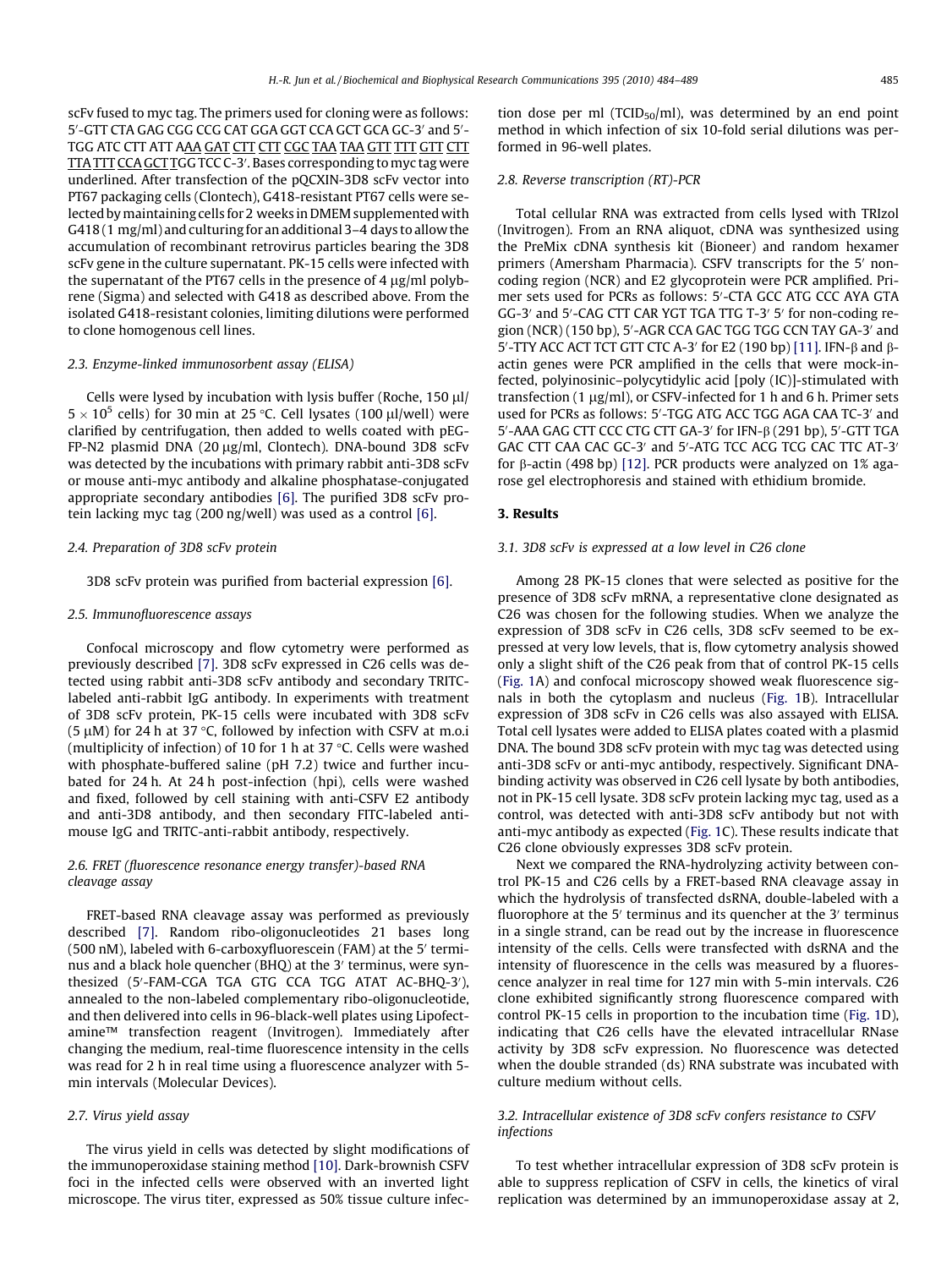<span id="page-2-0"></span>

Fig. 1. 3D8 scFv expressed in C26 clone has intracellular RNA-hydrolysis activity. After fixation and permeabilization, cells were stained with anti-3D8 scFv antibody followed by secondary TRITC-anti-rabbit IgG for flow cytometry (A) and confocal microscopy (B). Blue color depicts DAPI-stained nuclei. Bar, 5 µm. (C) ELISA for 3D8 scFv detection in cell lysates. (D) Intracellular RNase activities were analyzed by a FRET-based dsRNA hydrolysis assay in C26 stable cell line and control PK-15 cells. Background fluorescence in the wells without cells was expressed as ''Medium". (For interpretation of the references to color in this figure legend, the reader is referred to the web version of this article.)



Fig. 2. Intracellular presence of 3D8 scFv confers resistance to CSFV infections. Virus production in cells infected with CSFV was monitored by an immunoperoxidase staining assay (A,B) and immunofluorescence assays (C,D) using an anti-E2 antibody. (A) Viral production in cells infected with 10-fold serial dilution of CSFV was determined at 2, 24, 48, and 72 hpi. (B) Cells were infected with 10 m.o.i. of CSFV, and expression of viral E2 glycoprotein was analyzed at 72 hpi. (C,D) Cells that were infected with CSFV at m.o.i. of 10 after treated with 3D8 scFv (5 lM) for 24 h were stained with anti-3D8 scFv and anti-E2 antibody for flow cytometry (C) and confocal microscopy (D). Numbers in the gated areas indicates the percentage of events (C). Bar, 10 µm. PBS, phosphate-buffered saline.

24, 48, and 72 h hpi using monoclonal anti-E2 antibody (3B6). The virus yield was reduced by a factor of  $10^4$ – $10^7$  in C26 cells compared with control PK-15 cells at 24–72 hpi, and very surprisingly, no CSFV multiplication in C26 was detected at all through the tested times (Fig. 2A). Under a microscopic observation of the cells at 72 hpi, brownish-stained CSFV foci were observed in control PK-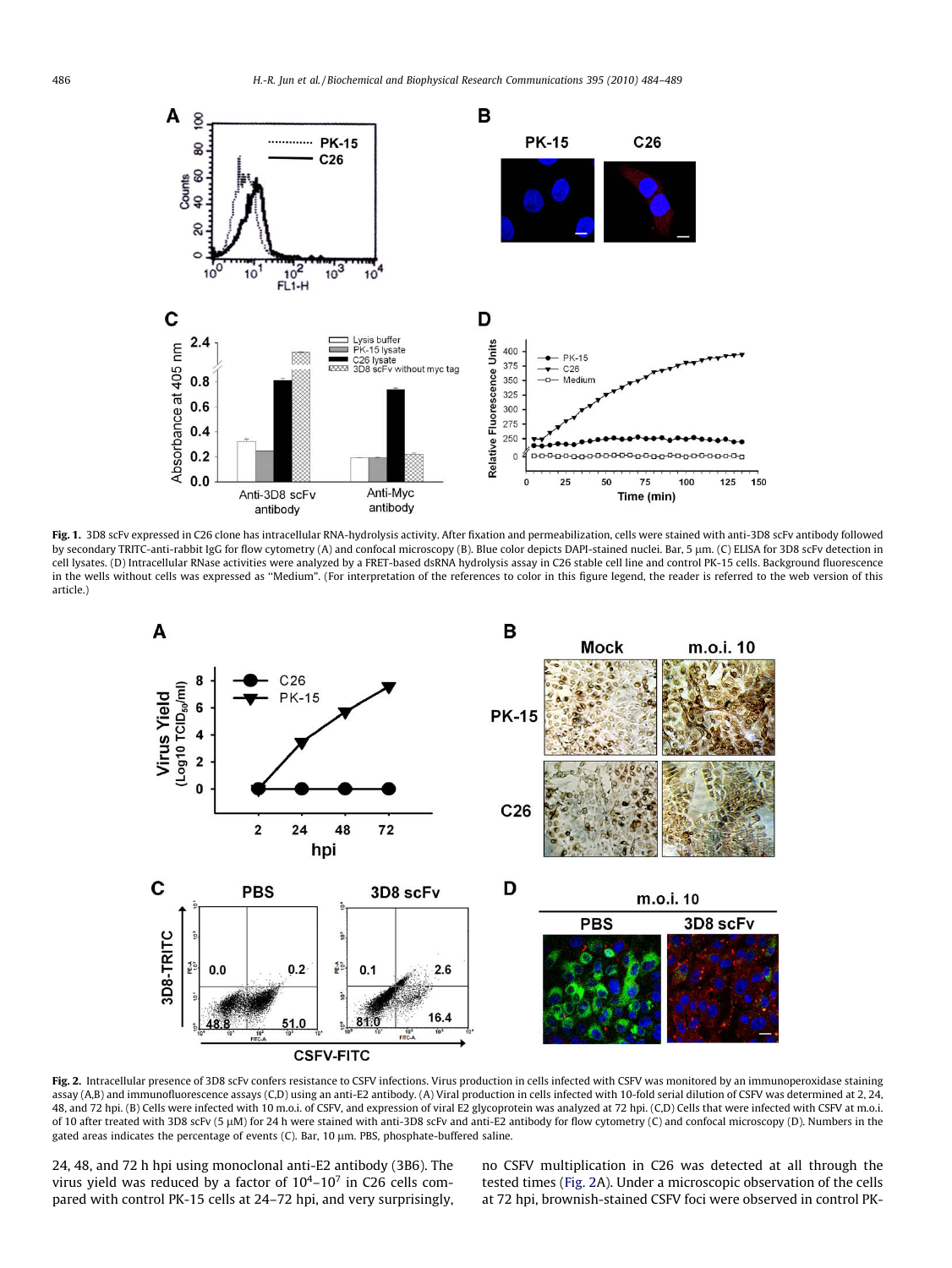<span id="page-3-0"></span>

Fig. 3. CSFV replication by 3D8 scFv is down-regulated at the viral RNA levels. (A,B) Viral RNA transcript levels corresponding to the non-coding region (NCR) and E2 glycoprotein were analyzed by RT-PCR from CSFV-infected PK-15 and C26 cells at 72 hpi at m.o.i. of 10 (A) and from PK-15 cells at 24 h after 3D8 scFv treatment (B). cDNA template diluted fivefold against a concentration of "1" is expressed as 5<sup>-1</sup>. Band intensities of RT-PCR products (A,B) were determined by densitometry and compared with band intensities for b-actin-specific RT-PCR products from the same RNA samples (right panels).

15 cells but not in C26 cells, at infectious dosage of m.o.i. of 10 ([Fig. 2](#page-2-0)B).

Based on the report that the purified 3D8 scFv protein is able to penetrate cell membrane by itself [\[7\]](#page-5-0), we also tested antiviral activity by exogenous treatment of 3D8 scFv protein to PK-15 cells. PK-15 cells were incubated with 3D8 scFv (5  $\mu$ M) for 24 h at 37 °C, followed by infection with CSFV at m.o.i of 10 for 1 h at 37  $\degree$ C. At 24 h post-infection (hpi), E2-positive cells were significantly reduced (19.0%) compared to untreated cells (51.2%) [\(Fig. 2](#page-2-0)C). Consistently, much less detection of CSFV E2 in 3D8 scFv-treated PK-15 cells was observed in confocal microscopy ([Fig. 2](#page-2-0)D). These results demonstrate that intracellular existence of 3D8 scFv is capable of conferring antiviral activity on the cells.

# 4.3. CSFV replication is down-regulated by 3D8 scFv at the viral RNA levels

To examine whether the inhibition of CSFV multiplication is due to the loss of the viral RNA genome or transcripts, we performed reverse transcription-PCR using primers corresponding to the highly conserved 5<sup>'</sup> non-coding region (NCR) and E2 gene of CSFV [\[11\]](#page-5-0). From C26 cells infected with CSFV with m.o.i. of 10, total cellular RNA was purified at 72 hpi and cDNA was synthesized prior to PCR. Viral RNA levels for NCR and E2 were fivefold lower in C26 cells, than those of control PK-15 cells (Fig. 3A). Reduction of viral RNA levels was observed also in PK-15 cells that were exogenously treated with 3D8 scFv protein (5  $\mu$ M), for 24 h prior to infection with CSFV (Fig. 3B). In contrast,  $\beta$ -actin mRNA was observed to a similar extent in both control PK-15 and C26 cells, and both 3D8 scFv-treated and -untreated PK-15 cells. These results show that CSFV replication is suppressed by 3D8 scFv at the viral RNA levels.

# 4.4. Antiviral activity of 3D8 scFv is not associated with induction of type I IFN

Type I interferons, IFN- $\alpha$  and - $\beta$ , are known as the anti-viral cytokines. CSFV is capable of avoiding the cellular anti-viral defense by suppressing production of IFN- $\alpha/\beta$  induction [\[13,14\]](#page-5-0). To know that reduction of viral RNA level in C26 was caused by induction of IFN- $\alpha/\beta$ , expression of IFN- $\beta$  mRNA was measured. Cells were harvested at 1 h and 6 h after stimulation of the cells with poly IC or CSFV and then mRNA levels for IFN- $\beta$  were analyzed



Fig. 4. Antiviral activity of 3D8 scFv is not associated with induction of type I IFN. (A) mRNA levels of IFN- $\beta$  were analyzed by RT-PCR from control PK-15 (P) and C26 cells (C) at 1 and 6 h after either poly IC treatment or CSFV infection. (B) Band intensities of RT-PCR products were determined by densitometry and compared with band intensities for  $\beta$ -actin-specific RT-PCR products from the same RNA samples. This data are representative of three independent experiments.

by RT-PCR. Poly IC, a synthetic double stranded RNA analog, was used as a positive control to stimulate the production of IFN-b. Interestingly, the level of IFN- $\beta$  mRNA induction at 6 h after stimulation was slightly lower in C26 cells compared to PK-15 cells, in both cases of poly IC treatment  $(1 \mu g/ml)$  and CSFV infections at m.o.i of 1 and 10 (Fig. 4A and B). This result suggests that antiviral activity shown in C26 was from the direct down-regulation of viral RNA by 3D8 scFv, but not from the turn-on of IFN- $\beta$  production that is kept suppressed by the CSFV proteins.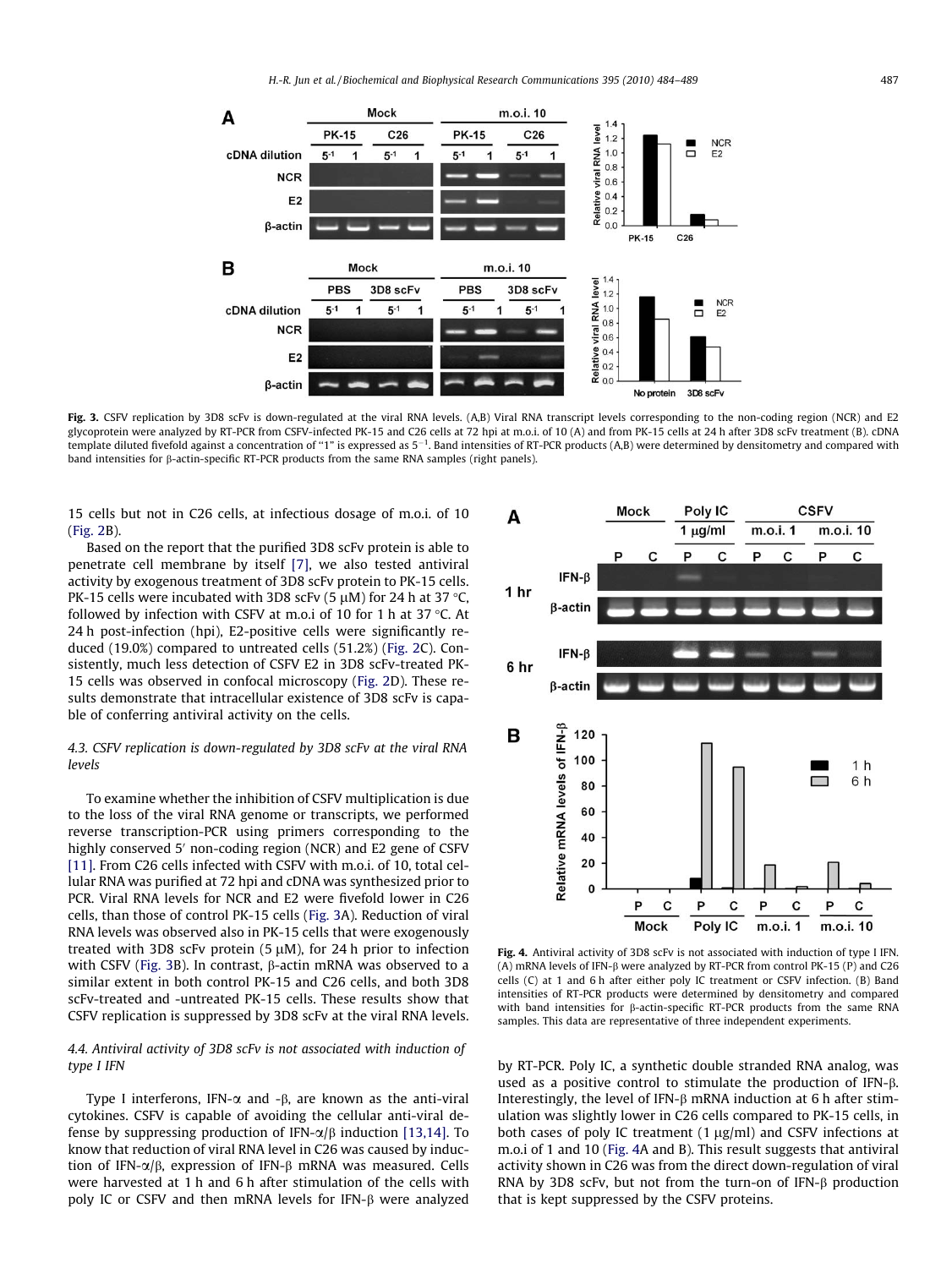# <span id="page-4-0"></span>4. Discussion

Here we showed that both intracellular expression and exogenous treatment of 3D8 scFv antibody with RNA-hydrolyzing activity provided resistance against CSFV infection to cells. It is obvious that 3D8 scFv exhibits antiviral activity even at a low protein concentration, since we could detect 3D8 scFv with ELISA from the C26 cell lysates [\(Fig. 1](#page-2-0)C) but not Western blotting from the C26 cell lysates (data not shown). 3D8 scFv is somewhat cytotoxic. Overexpression of 3D8 scFv in PK-15 cells by transient transfection with the 3D8 scFv gene has caused cell death, possibly resulting from inhibition of protein synthesis by intense damage to host RNAs [\[7\]](#page-5-0). Our trials of several times to establish stable clones that constitutively express 3D8 scFv have allowed us to acquire the clones which express 3D8 scFv protein only in subdetectable levels on Western blots, including C26 clone. Once clones were established, however, no noticeable adverse effects by 3D8 scFv expression were observed on the amounts and integrity of 28S and 18S rRNA, and the expression level of  $\beta$ -action mRNA, compared to those of PK-15 cells (data not shown), except slight retardation of the cell growth (Supplementary Fig. S1). Delayed cell cycle was observed in the case of the exogenous treatment of RNases which are able to penetrate cell membrane [\[15\].](#page-5-0)

Instead of intracellular expression of 3D8 scFv gene, the exogenous treatments of PK-15 cells with 3D8 scFv protein that was prior to CSFV infection [\(Fig. 2C](#page-2-0) and D) resulted in the suppression of viral replication. According to our previous study with HeLa cells, 3D8 scFv (10  $\mu$ M) treated to cells enters the cells via caveolae-lipid raft endocytosis and then released from caveosome, an endocytic vesicle bearing caveolin protein, to the cytosol over 24 h, and then hydrolyzes endogenous RNAs [\[7\]](#page-5-0). In 3D8 scFv-treated PK-15 cells, 3D8 scFv released to the cytosol might attack CSFV RNAs, leading to the reduction of the viral RNA levels as shown in [Fig. 3B](#page-3-0). Furthermore, when we carried out a flow cytometric analysis in which PK-15 cells were first infected with CSFV at m.o.i. of 1 for 1 h at 37 °C and then treated with 3D8 scFv protein (5  $\mu$ M) for 48 h, E2-positive cells were significantly reduced (67.8%) in 3D8 scFv-treated cells, compared to untreated cells (41.8%) (Supplementary Fig. S2). Cytotoxicity by the treatment of 3D8 scFv in the concentration of 5  $\mu$ M was not observed in cells for 48 h. This finding indicates that antiviral activity of 3D8 scFv was not by the blockade of the viral infection step itself, but by a function of 3D8 scFv after infection.

A representative endogenous RNase involved in anti-viral defense is IFN-induced RNase L. RNase L is expressed at low levels as enzymatically inactive form and is activated by a conformational change induced by 2′-5′ linked oligoadenylates which is synthesized by 2'-5'-oligoadenylate synthetase (OAS) of which levels are increased by viral stresses and activated by cofactor dsRNA, causing cellular and viral RNA degradation. Finally, activation of RNase L results in the inhibition of protein synthesis and then apoptosis of cells [\[16\]](#page-5-0). Recently, studies of a new endogenous IFN-induced RNase, ISG20, have shown that its anti-viral effect against RNA genomic viruses was due to its RNase activity on ssRNA [\[17,18\]](#page-5-0). Surprisingly, however, cell toxicity by ISG20 overexpression was not observed, even at the detectable expression level on an immunoblot with cell lysates, in cells that maintained resistance to viral replication [\[17\],](#page-5-0) unlike in the case of 3D8 scFv.

In the cell-penetrating RNase (onconase) that is a RNase protein from the eggs of a frog (R. pipiens), the exogenous treatment of onconase to H9 cells under sub-lethal concentrations resulted in selective degradation of RNAs of HIV without degrading rRNA or mRNAs [1]. Onconase shows preference for cellular tRNA in hydrolysis, but also hydrolyzes dsRNA and in vitro transcribed mRNAs without sequence specificity [\[19\]](#page-5-0). It means onconase could attack both cellular and viral RNAs. There have been no evidences that onconase is able to discriminate cellular RNAs between viral RNAs and then selectively degrade viral RNAs. At this point we could not give the exact mechanism of anti-viral effect by 3D8 scFv. However it is conceivable that the antiviral activity of 3D8 scFv against CSFV is due to its RNase activity, similarly to onconase which degrades RNAs without sequence specificity. As proposed by Saxena et al. [1], perhaps proteins associated with RNA protect endogenous cellular RNAs from degradations by 3D8 scFv to a greater extent than the viral RNAs.

Since CSFV belongs to the Pestivirus genus, an enveloped RNA virus with a (+) ssRNA genome [\[8\]](#page-5-0), viral genome (+) ssRNA as well as dsRNA formed as a replicative intermediate could be targeted for degradation by 3D8 scFv in the cytoplasm, where multiplication of most of RNA genomic viruses takes place. It should be noted that 3D8 scFv degrades both ssRNA and dsRNA (Supplementary Fig. S3 and [\[7\]\)](#page-5-0). To assess the effect of 3D8 scFv expression on the replication of other RNA virus, C26 cells were infected with  $(-)$  ssRNA-genomed vesicular stomatitis virus (VSV) which is able to infect PK-15 cells at m.o.i. of 1. VSV replication in C26 cells was considerably suppressed compared to PK-15 cells (Supplementary Fig. S4A). C26 cells were also resistant against apoptotic cell death, cytopathic effect by VSV infection [\[20\]](#page-5-0) (Supplementary Fig. S4B). These results indicate that antiviral activity would not be restricted to the viruses with specific genomic sequence.

It is known that CSFV interfere with IFN- $\alpha/\beta$  production in the infected cells by virtue of two proteins ( $N<sup>pro</sup>$  and  $E<sup>rns</sup>$ ) of CSFV [\[13,14,21\].](#page-5-0) In order to investigate the possibility that antiviral activity of 3D8 scFv against CSFV was resulted from breaking the suppression of IFN- $\alpha/\beta$  induction, we analyzed mRNA levels of IFN- $\beta$  in control PK-15 cells and C26 cells infected with CSFV. Interestingly the level of IFN- $\beta$  mRNA induction at 6 h after CSFV infection was lower in C26 cells rather than in PK-15 cells [\(Fig. 4](#page-3-0)). The level of IFN-β mRNAs at 9, 12, and 24 h after CSFV infection also revealed the same tendency with observations at 6 h (data now shown). Therefore, it seems that antiviral activity of 3D8 scFv against CSFV is not mediated by the induction of IFN- $\alpha/\beta$  at least. Slight increase of IFN- $\beta$  mRNA level upon CSFV (LOM strain) was observed by RT-PCR, in contrast to the reports in which IFN- $\alpha/\beta$ proteins were not detected in PK-15 cells [\[13,21\]](#page-5-0).

In conclusion, we have demonstrated the antiviral activity of RNA-hydrolyzing 3D8 scFv against CSFV by using a 3D8 scFvexpressing cell line and by the exogenous treatment of 3D8 scFv protein to cells. 3D8 scFv strongly suppressed CSFV replication at the viral RNA levels without involving IFN- $\beta$  induction. Further study is needed to determine whether this anti-viral effect will be applicable to various RNA or DNA genomic viruses with different mechanisms for multiplication.

#### Acknowledgments

This work was supported by grants from the BioGreen 21 Program of Rural Development Administration (No. 20070401034007) and the National Veterinary Research and Quarantine Service (No. Z-AD14-2007-08-03), Republic of Korea. The authors thank M.A. Silberg for providing English proofreading.

#### Appendix A. Supplementary data

Supplementary data associated with this article can be found, in the online version, at [doi:10.1016/j.bbrc.2010.04.032.](http://dx.doi.org/10.1016/j.bbrc.2010.04.032)

#### References

[1] S.K. Saxena, M. Gravell, Y.N. Wu, S.M. Mikulski, K. Shogen, W. Ardelt, R.J. Youle, Inhibition of HIV-1 production and selective degradation of viral RNA by an amphibian ribonuclease, J. Biol. Chem. 271 (1996) 20783–20788.